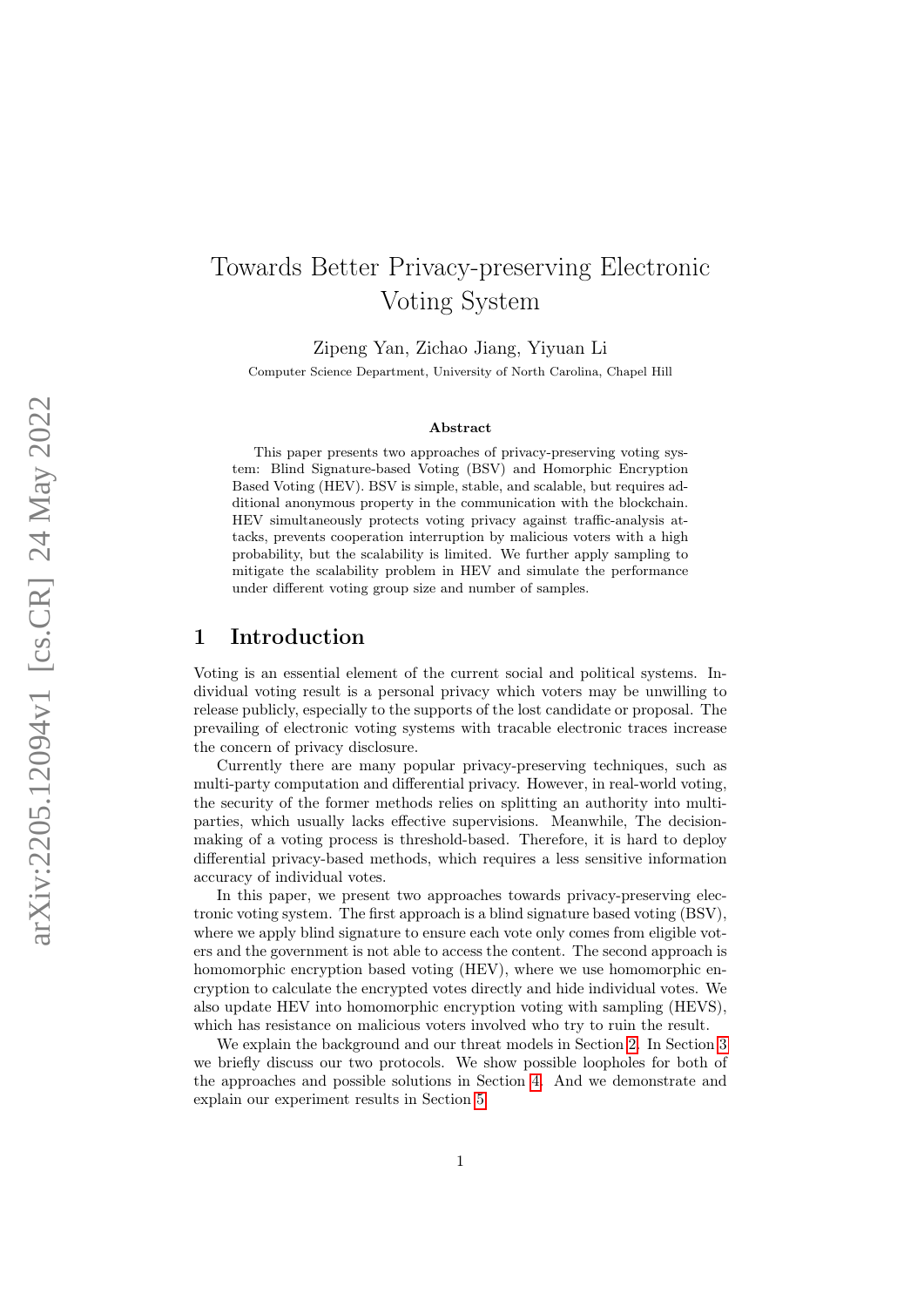# <span id="page-1-0"></span>2 Background

In our setting, voting consists of at least two parties: voters and the government. Voters are the main content of voting who submit ballots. The government is the authority determining the eligibility of voters, counting ballots, and publishing the results. We assume that government is able to identify all eligible voters and ignores the votes from any other ineligible voters.

Privacy-preserving voting aims at protecting voters' voting result(e.g. for or against) from any others, including the government. The government gets the overall result only, instead of individual results.

Our voting environment is electronic, where voters and the government com-municate through electronic devices<sup>[1](#page-1-2)</sup>. During the communication, everything, including ballots, can be recorded. Thus, anyone who has recorded individual data can never revealed the result of its vote.

## Threat Models

Our solution assumes two levels of adversaries: semi-honest voters and semihonest government will cooperate together to get information but do not deviate from the protocol specification; malicious voters and malicious government may arbitrarily deviate from the protocol execution and do whatever they want.

Before we introduce our protocol, we argue that both of our protocols are privacy-preserving under two levels of adversaries. However, there are ways for malicious adversaries to halt the whole process. We provide combats in Section [4](#page-2-0)

# <span id="page-1-1"></span>3 Two Privacy-preserving Approaches

## 3.1 Blind Signature Based Voting

Blind signature is a form of digital signature where messages are signed without revealing the content to the signer [\[1\]](#page-6-1). The message is blinded using a secret blinding factor from the user prior to the signature. The signer generates a signature for the blinded message. Then the user uses the blinding factor to unblind the message and the signature, resulting in the original message with a legitimate signature. Throughout the process, the signer has no knowledge about the message without accessing the blinding factor. Blind signature is supported by many cryptographic algorithms including RSA and Elliptic Curve.

## Protocol Blind Signature Voting (BSV)

Notation.  $\mathcal{V} = \{V_1, V_2, \dots V_i, \dots V_n\}$  is the group of eligible voters.  $\forall i \in \{1, 2, \dots n\}$ , voter  $V_i$ holds a vote  $m_i$ .  $G_t$  denoted the government who can identify these n voters. B denoted a decentralized blockchain. Protocol detail in appendix [A](#page-8-0)

In Protocol [A,](#page-8-0) every voter do a blind signature protocol with the government. Then voters publish their unblinded vote with the signature of the government

<span id="page-1-2"></span> $1$ computers, databases, etc.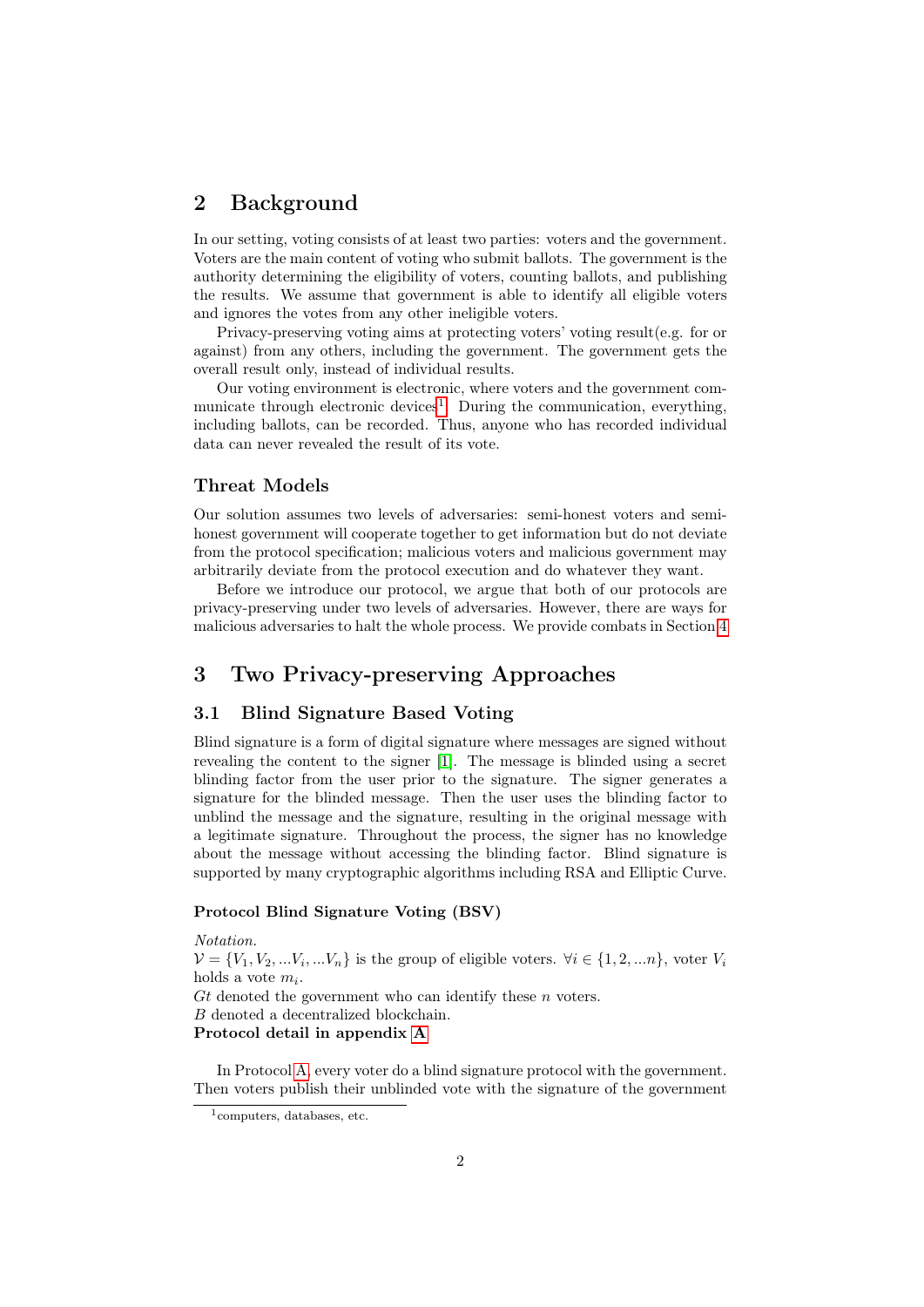to a blockchain through some anonymous channel. The blockchain is used  $B$ to make the published ballots unmodifiable. After a period of time,  $B$  stop collecting ballots and anyone can check the blockchain to know the voting result.

There are many projects of secure voting system using blind signature and blockchain [\[5\]](#page-7-0) [\[4\]](#page-7-1).

#### 3.2 Homomorphic Encryption Based Voting

Homomorphic encryption is a cryptographic tool of encryption model that allows computation on ciphertexts [\[3\]](#page-7-2). To achieve a privacy preserving electronic voting system, encryption of ballots is needed. And the ballot counting is an additive computation. Therefore, homomorphic encryption can be used to compute ciphertexts [2](#page-2-1) directly, with every ballot encrypted, which inherently protects voters' privacy. Moreover, additive homomorphic encryption is the only encryption involved.

In Protocol [B,](#page-9-0) we use a modified version of Elgamal encryption with thresh-old decryption [\[2\]](#page-7-3). Specifically, eligible voters generate secret key pieces  $sK_i$  and use them to generate a public key  $pK$  with the cooperation of the government Gt. Then voters use the public key to submit their vote,  $0$  or 1. The government aggregates the encrypted result and starts a threshold decryption to decrypt the aggregated result. During the entire process, the individual secret key  $sK_i$  is not exposed to anyone. Therefore, individual result is safe and private in all circumstances.

#### Protocol Homomorphic Encryption Voting (HEV)

Notation.

 $\mathcal{V} = \{V_1, V_2, \dots V_i, \dots V_n\}$  is the group of eligible voters.  $\forall i \in \{1, 2, \dots n\}$ , voter  $V_i$ holds a vote  $v_i \in \{0, 1\}.$ 

Gt denoted the government who can identify these  $n$  voters.

 $G$  is a cyclic group of order  $q$  with generator  $q$ .

 $o$  is the aggregated result from  $Gt$ .

Protocol detail in appendix [B](#page-9-0)

<span id="page-2-2"></span>**Theorem 3.1.** If the protocol is strictly followed,  $o = g^{\sum_{i=1}^{n} v_i}$  (Proof in appendix [C\)](#page-10-0).

After the threshold decryption [5,](#page-9-1) the government collects the result  $o =$  $g^{\sum_{i=1}^{n} v_i}$ , and what we want is  $\sum_{i=1}^{n} v_i$ . As a discrete log problem, this is a n-bounded problem. However, the result can be verified by matching the result with  $g^0, g^1, g^2, ..., g^n$ . Generally, n is bounded by the population, and the computation and comparison can be paralleled. Thus the result  $\sum_{i=1}^{n} v_i$  can be retrieved with reasonable cost.

# <span id="page-2-0"></span>4 Discussion and Improvements

In this section we address potential issues in the design and possible solutions.

<span id="page-2-1"></span><sup>2</sup> the ballots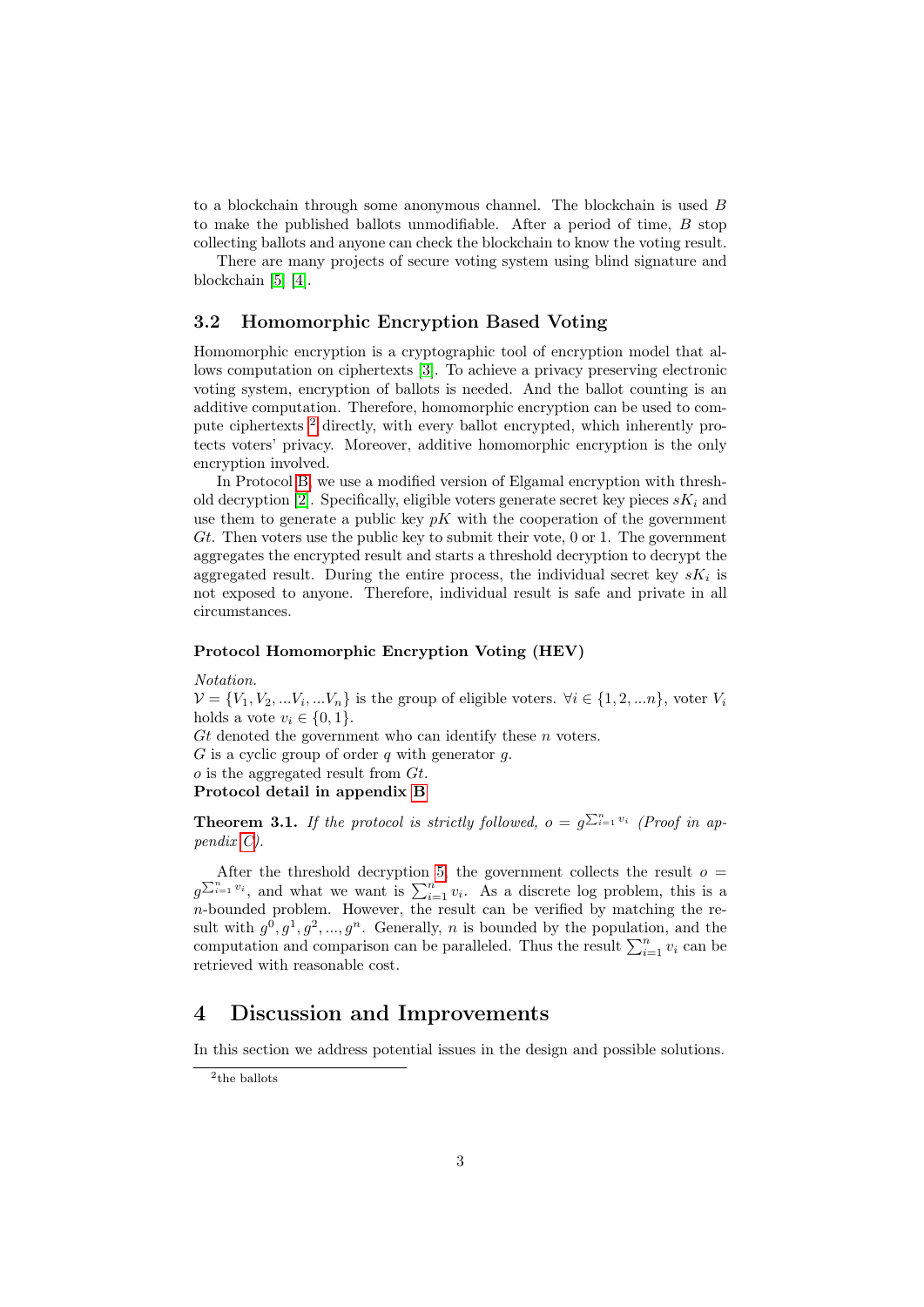#### 4.1 Potential Attacks on BSV

#### Traffic Analysis

In BSV protocol, the voter have to publish the ballot to the block chain for it to be counted. This creates the risk of traffic analysis which an adversary can correlate the ballot with the voter by monitoring the network traffic from the voter to the blockchain. There are several ways to evade such attack. A Mixnet system can be used in conjunction with the blockchain. Using DC-net system can achieve similar effect but its limited through put make it less suitable for large scale voting. To further increase the anonymity set, one can designate all ballots to be casted in a certain period of time to ensure that there would be a sufficient number of voters posting their ballot at any moment. Depending on the implementation, the voting authority  $G$  can reveal the voter's identities through timing analysis if the ballots are casted immediately after the voters request signatures from  $G$ . Thus it is recommended to introduce a large, random delay between the signing and posting of the ballot. This can be done by making the ballot signing timeframe and voting timeframe non-overlapping.

#### 4.2 Potential Attacks on HEV

The stability of homomorphic encryption voting protocol relies on the honesty of all parties involved. The design of HEV protects the privacy of voters against dishonest authority. On the other hand, the voting result can be easily invalidated by repeated voting from malicious voters. The tentative combats on these threats are explained in the following.

#### Extra Votes

In the basic encryption setting, each individual voter is supposed to encrypt 0 for against and 1 for support. However, theoretically, voters are free to encrypt other numbers like 2 or 3 to earn extra votes. For example, with a voter group of 3,  $V_1$  encrypted 3 in its voting message would dominate the aggregated result if all the other voters are honest. Since the message is encrypted by individual voters, there is no way for the government to tract this kind of cheating.

One way to combat this is to add a zero-knowledge proof on top of the voting procedure to prove that the voter is really sending a 0 or 1 instead of other invalid numbers. To make the failing probability negligible, multiple tests of zero-knowledge proof are needed, in the cost of extra network traffic.

### Cooperation Interruption

The original HEV requires all voters to remain cooperative through the entire protocol. However, this may not hold due to various active and passive actions. For instance, voters turn offline after voting submissions and during threshold decryption (one potential reason is the network disconnetion). Moreover, some voters can decide to not send the decryption result in threshold decryption or even send something random instead of  $\hat{X}_i = X_R^{sK_i}$ . The final result is hard to obtain in either way (or being inaccurate) because the government requires decryption results from all voters to compute  $W$ . We believe a stochastic approach in the protocol helps mitigate the interruption effects.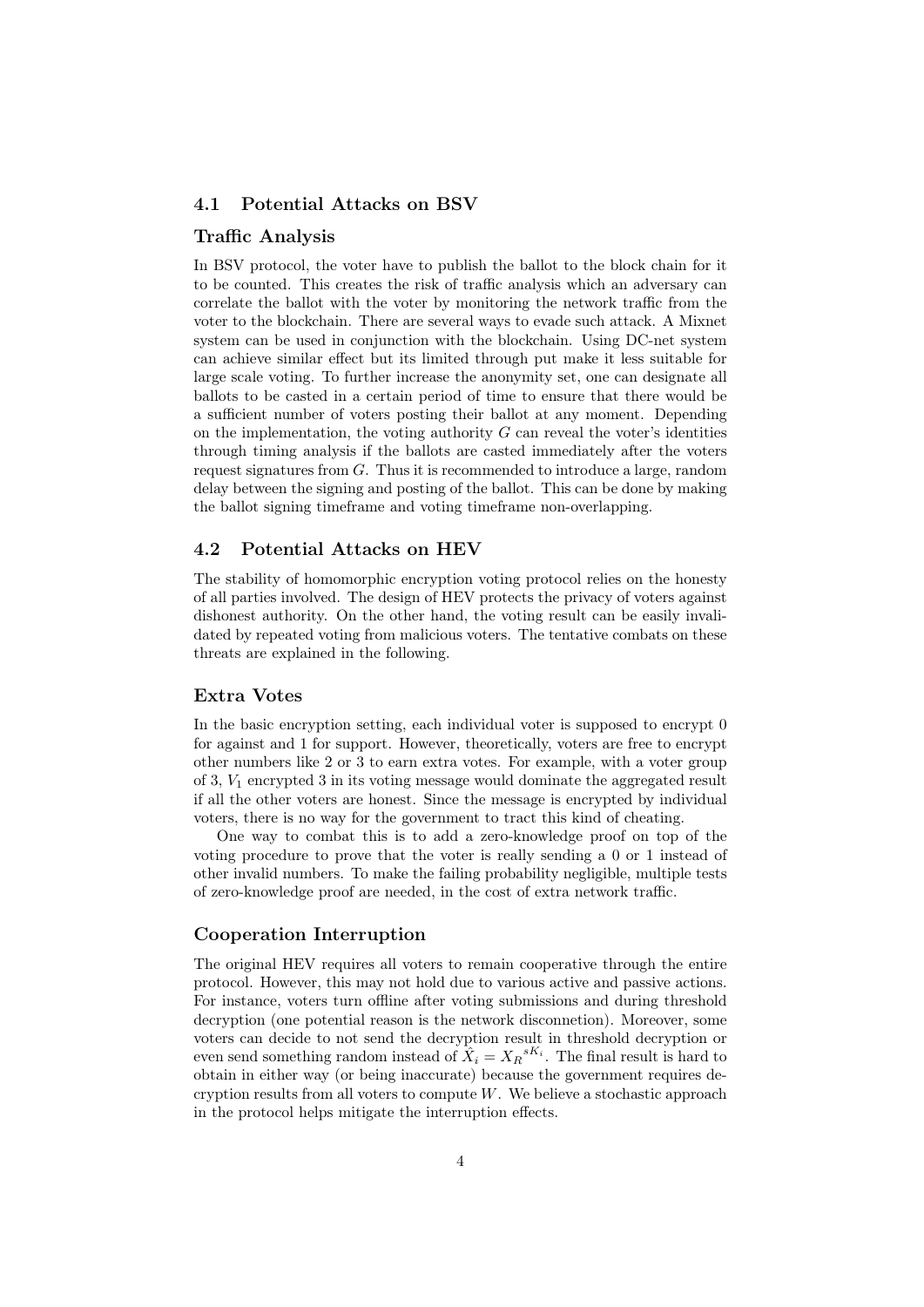#### <span id="page-4-0"></span>Assumption

For simplicity, we assume that malicious voters behave like honest voters and vote against (0) before threshold decryption but interrupt the cooperation in threshold decryption by providing fake data (instead of using their own secret keys). We also assume that the result becomes unreliable if any malicious voters are involved in the communication. If the result we get matches the result with same group of voters and all being honest, it is considered as reliable.

#### Partial Public Key Generation

A primary solution is based on partial public key generation. Specifically, the public key generated only relies on a sampled subset of the voter group, instead of the entire group as in the original HEV protocol. To achieve this, the government randomly samples t public key pieces from  $n$  pieces collected from  $n$  voters, and generates the public key only based those  $t$  pieces. Therefore, even though there are  $m$  voters being interrupted, the probability of having a reliable result is  $P = \frac{\binom{n-m}{t}}{\binom{n}{n}}$  $\left(\frac{n}{\binom{n}{k}}\right)$ . For instance, when  $n = 50$ ,  $m = 5\left(\frac{m}{n}\right) = 0.1$ , on expectation  $t = \frac{n}{2} = 25$ ,  $P = 0.025$ , which means even if malicious voters are not majority, the probability of getting a reliable result is almost 0.

#### K-Sampling

To improve the performance of the HEV protocol with sampling, we can upgrade the primary solution. In Protocol [4.2,](#page-5-0) instead of sampling once and generate one public key,  $Gt$  samples  $k$  times and generates  $k$  public keys. After the threshold decryption  $Gt$  gets  $k$  results, then mode is selected as the final result. We argue that if the honest voters are the majority, there are ways to get reliable result with almost  $100\%$  probability by adjusting the parameter k.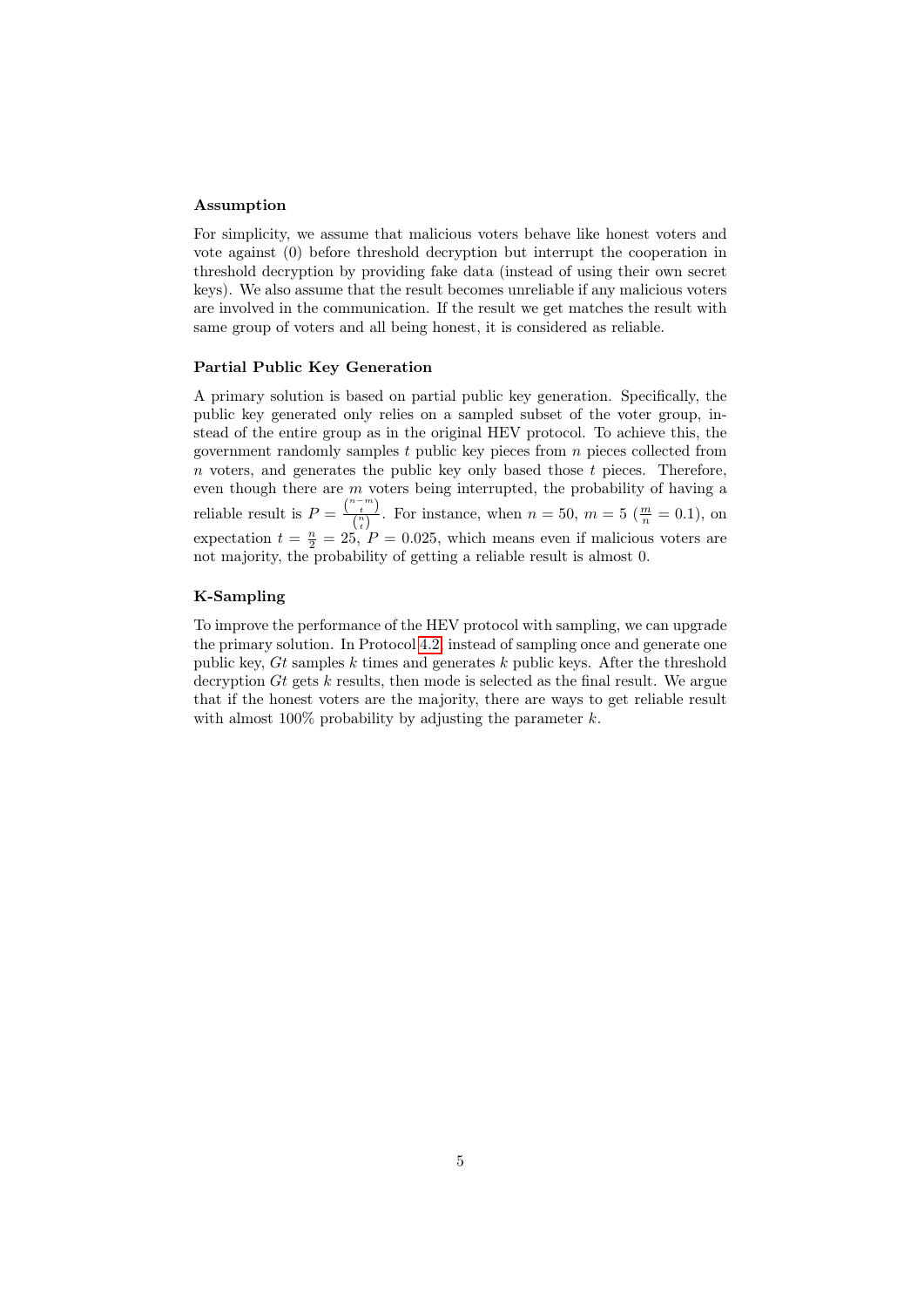<span id="page-5-0"></span>Additional Notations.

 $k$  is the total number times of sampling  $Gt$  does, also being the number of public key pieces  $pK$  uses

 $t_i \in \{t_1, t_2, ..., t_k\}$  is the number of keys chosen from voters in the j-th sampling (with replacement).

 $\{pK_1^{(j)}, pK_2^{(j)}, ..., pK_{t_j}^{(j)}\}$  is the set of chosen public key pieces in the j-th sampling, where  $pK_{t_m}^{(j)}$ ,  $pK_{t_n}^{(j)}$  can equal for some  $m, n$ .

Procedure:

## 1. Public Key Generation : Same as Protocol [B](#page-9-0)

#### 2. Public Key Broadcast

- (a) Receiving all public key pieces  $\{pK_i\}, i \in \{1, 2, \ldots n\}.$
- <span id="page-5-1"></span>(b) Gt randomly picks  $t_j$  pieces  $\{pK_1^{(j)}, pK_2^{(j)}, ..., pK_{t_j}^{(j)}\}$  where  $pK_{t_j}^{(j)} \in$  ${pK_i}$
- <span id="page-5-2"></span>(c) Gt computes the j-th public key  $pK^{(j)} = \prod_{m=1}^{t_j} pK_m^{(j)}$
- (d) Gt repeats [2b](#page-5-1) - [2c](#page-5-2) k times, generating  $\{pK^{(1)}, pK^{(2)}, ..., pK^{(k)}\}$
- (e) Gt broadcasts  $(pK^{(1)}, pK^{(2)}, ..., pK^{(k)})$  to all members of V.

## 3. Vote Delivery

- (a) Same as Protocol 2. for each  $pK^{(j)}$ ,  $j \in \{1, 2, ..., k\}$ , the corresponding vote for  $pK^{(j)}$  is  $(X_i^{(j)}, Y_i^{(j)})$
- (b) Each  $V_i$  sends all  $(X_i^{(j)}, Y_i^{(j)})$  to  $Gt$ .

## 4. Vote Aggregation

- (a) Gt calculates  $(X_R^{(j)}, Y_R^{(j)}) = (\Pi_{i=1}^R X_i^{(j)}, \Pi_{i=1}^R Y_i^{(j)})$  for each pair of  $(X_i^{(j)}, Y_i^{(j)})$  as in Protocol [4.](#page-9-2)
- (b) Gt generates  $\{(X_R^{(j)}, Y_R^{(j)})\}, j \in \{1, 2, ..., k\}.$

#### 5. Threshold Decryption

- (a) Gt sends all  $(X_R^{(j)}, Y_R^{(j)}, d)$  to V where d indicates pending decryption action from  $V_i$ .
- (b) Each  $V_i$  sends  $(\hat{X}_i^{(j)}, Y_R^{(j)}) = (X_R^{(j)})$ R  ${}^{sK_i}, Y_R^{(j)}$  to  $Gt$  as in Protocol 2[.5](#page-9-1)
- (c) For each  $(\hat{X}_i^{(j)}, Y_R^{(j)})$ , Gt computes  $W^{(j)} = \prod_{q=1}^{t_j} \hat{X}_q^{(j)}$ , where he only multiplies the voters' feedback if  $V_i$  is involved in the sampling and computation of  $pK^{(j)}$ , then he compute  $o^{(j)} = Y_R/W$
- (d) Gt gets  $\{o^{(1)}, o^{(2)}, \ldots, o^{(k)}\}$ , then he picks the Mode as the final result.

<span id="page-5-3"></span>Theorem 4.1. If there are more (semi-)honest voters than malicious voters, the Mode of  $\{o^{(1)}, o^{(2)}, ..., o^{(k)}\}$  is the reliable result.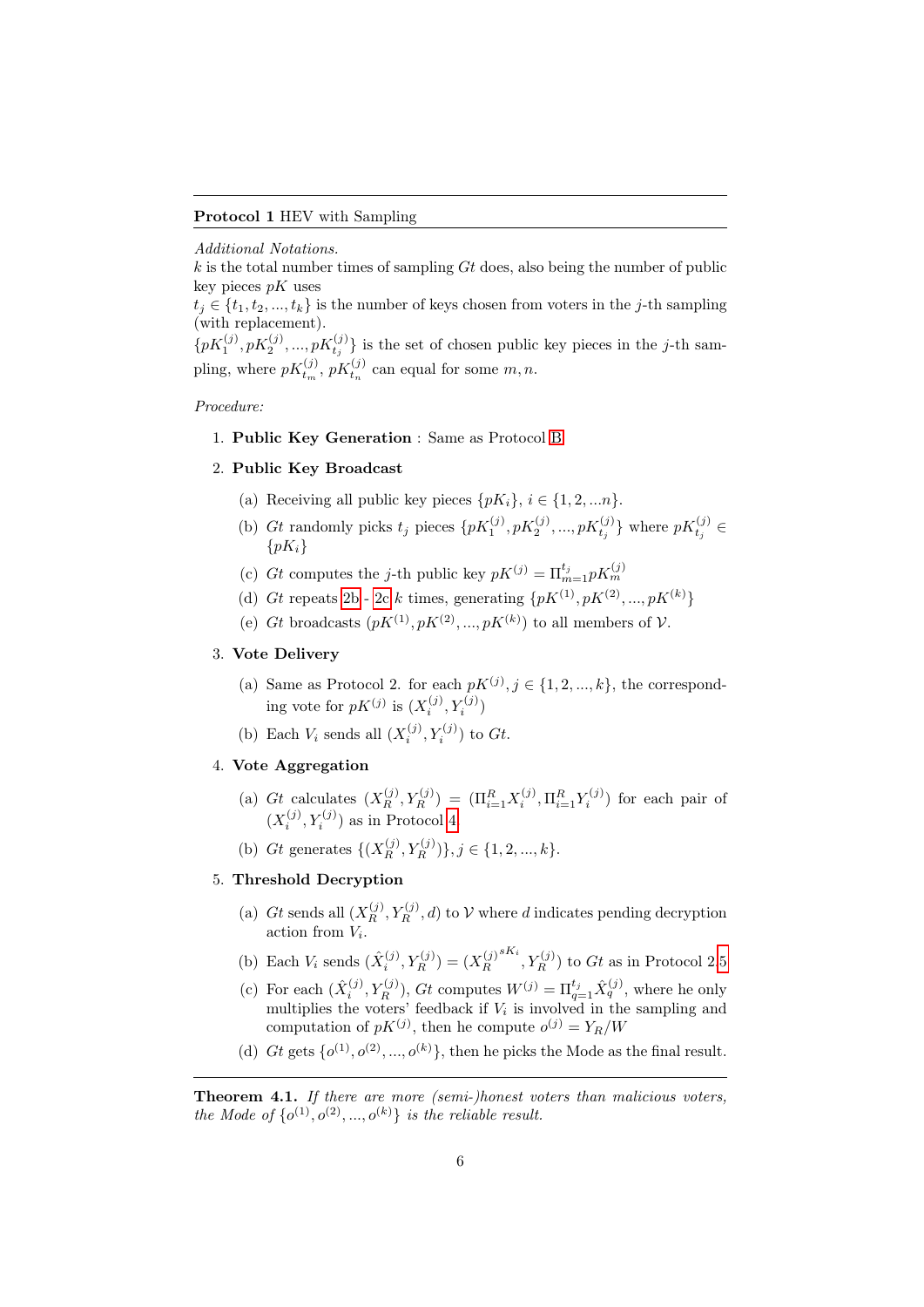Proof. Instead of a rigorous proof, we present idea of the proof.

According to assumption [4.2,](#page-4-0) if the  $j$ -th sampling contains honest voters only, then the result is reliable; otherwise, if the  $j$ -th sampling contains any number malicious voter, we assume the result is unreliable (We ignore fake positive cases<sup>[3](#page-6-2)</sup>). The idea is that, even if the same malicious voter participated in two generation steps of public keys  $pK^{(e)}$  and  $pK^{(f)}$  and the corresponding fake threshold decryption responses  $(\hat{X}_i^{(e)}, Y_R^{(e)})$  and  $(\hat{X}_i^{(f)}, Y_R^{(f)})$  are identical. Since  $\sum r^{(e)}$  and  $\sum r^{(f)}$  are different, their result  $o^{(e)}$  and  $o^{(f)}$  map to two different elements in the group  $G$ :

Suppose  $(\hat{X}_i^{(e)}, Y_R^{(e)}) = (X_R^{(e)})$ R  $(T^{d}, Y^{(e)}_{R})$  and  $(\hat{X}^{(f)}_{i}, Y^{(f)}_{R}) = (X^{(f)}_{R})$ R  $\binom{rd}{R}, Y_R^{(f)}$ where  $rd$  is a random number, then the two results don't equal.

$$
o^{(e)} = \frac{(g^{sK^{(e)}})^{\sum r^{(e)}} \cdot g^{\sum v}}{(g^{sK^{(e)}} - rd)^{\sum r^{(e)}}} \neq o^{(f)} = \frac{(g^{sK^{(f)}})^{\sum r^{(f)}} \cdot g^{\sum v}}{(g^{sK^{(f)}} - rd)^{\sum r^{(f)}}}
$$

Thus we can assume that the results of different failing sampling groups (results are unreliable) are different. If you have the same results, there is negligible probability that they are related to malicious voters. Thus, even two or three consistent results can be considered as the reliable result. Therefore choosing the Mode of  $\{o^{(1)}, o^{(2)}, \ldots, o^{(k)}\}$  is a reliable result.  $\Box$ 

# <span id="page-6-0"></span>5 Experimental Results

According to our assumption [4.2](#page-4-0) and Theorem [4.1,](#page-5-3) we simulate experiments based on the number of voters n, the probability that a voter is malicious  $p_{fail}$ , and the number of sampling  $k$ . Figure [1](#page-11-0) shows the performance of getting at least two consistent results and Figure [2](#page-11-1) shows the performance of getting at least three consistent results. The result is averaged from 3 random seeds. Our protocol achieves almost 100% accuracy for no more than 500 voters when  $p_{fail} = 0.01$  when sampling more than 6 times. The protocol is almost accurate for no more than 200 voters when  $p_{fail} = 0.1$  if sampling more than 16 times, which improves the performance of almost zero for the primary solution instance. For more than half malicious voters, the protocol doesn't remain effectiveness.

# 6 Conclusion

This work provides two approaches for privacy-preserving electronic voting system. Both of them are privacy preserving under semi-honest government. The BSV protocol widely accepted in current literature, which is stable under semihonest and malicious voters. The HEV protocol is stable under semi-honest voter and the updated HEVS provides stability under malicious voters. There is no solution for a malicious government who rejects all communications.

# References

<span id="page-6-1"></span>[1] David Chaum. Blind signatures for untraceable payments. In Advances in cryptology, pages 199–203. Springer, 1983.

<span id="page-6-2"></span><sup>&</sup>lt;sup>3</sup>For example, two malicious voters occasionally do the decryption for each other.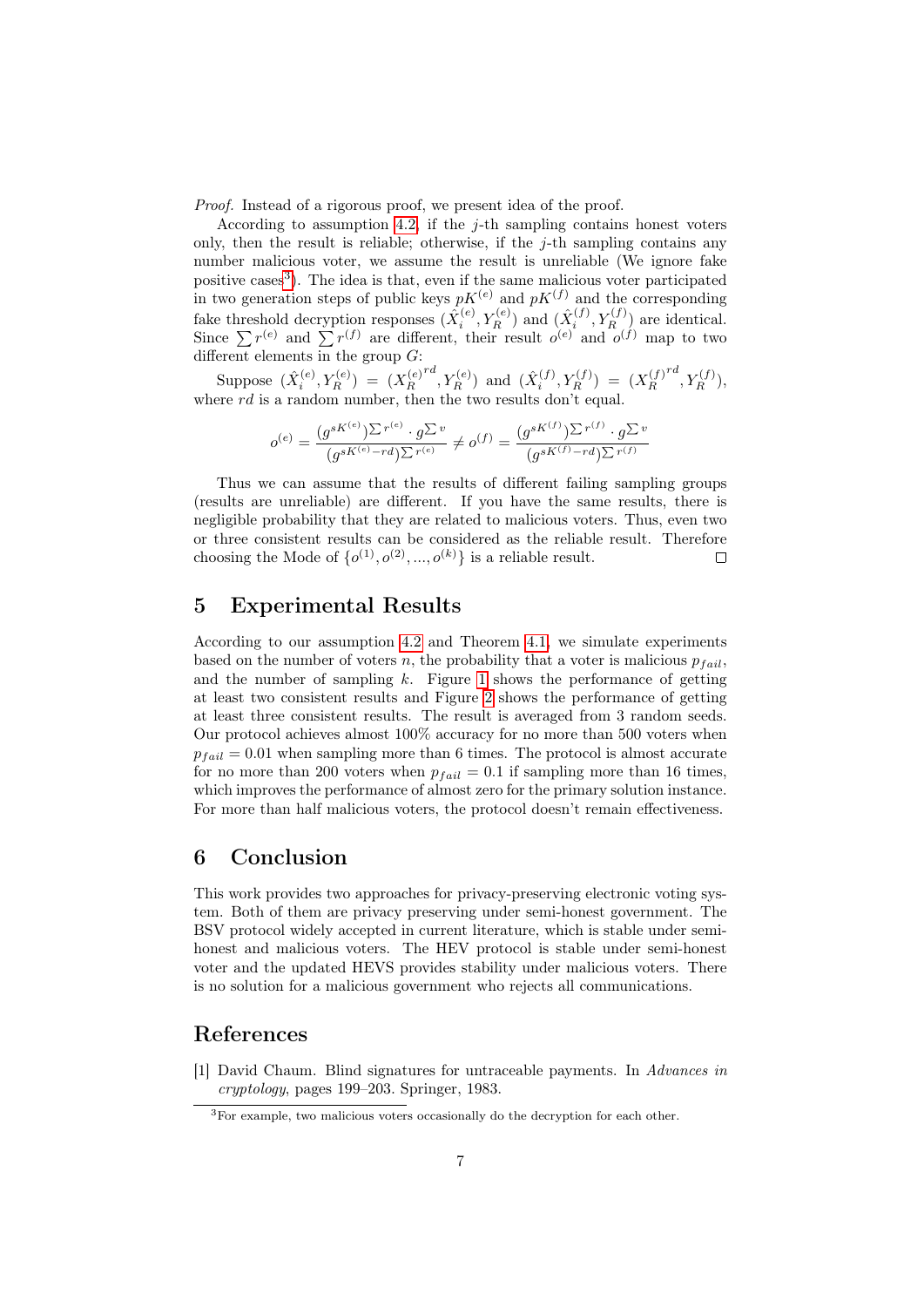- <span id="page-7-3"></span>[2] Taher ElGamal. A public key cryptosystem and a signature scheme based on discrete logarithms. In George Robert Blakley and David Chaum, editors, Advances in Cryptology, pages 10–18, Berlin, Heidelberg, 1985. Springer Berlin Heidelberg.
- <span id="page-7-2"></span>[3] Craig Gentry. Fully homomorphic encryption using ideal lattices. In Proceedings of the forty-first annual ACM symposium on Theory of computing, pages 169–178, 2009.
- <span id="page-7-1"></span>[4] Yi Liu and Qi Wang. An e-voting protocol based on blockchain. Cryptology ePrint Archive, 2017.
- <span id="page-7-0"></span>[5] Freya Sheer Hardwick, Apostolos Gioulis, Raja Naeem Akram, and Konstantinos Markantonakis. E-voting with blockchain: An e-voting protocol with decentralisation and voter privacy. In 2018 IEEE International Conference on Internet of Things (iThings) and IEEE Green Computing and Communications (GreenCom) and IEEE Cyber, Physical and Social Computing (CPSCom) and IEEE Smart Data (SmartData), pages 1561-1567, 2018.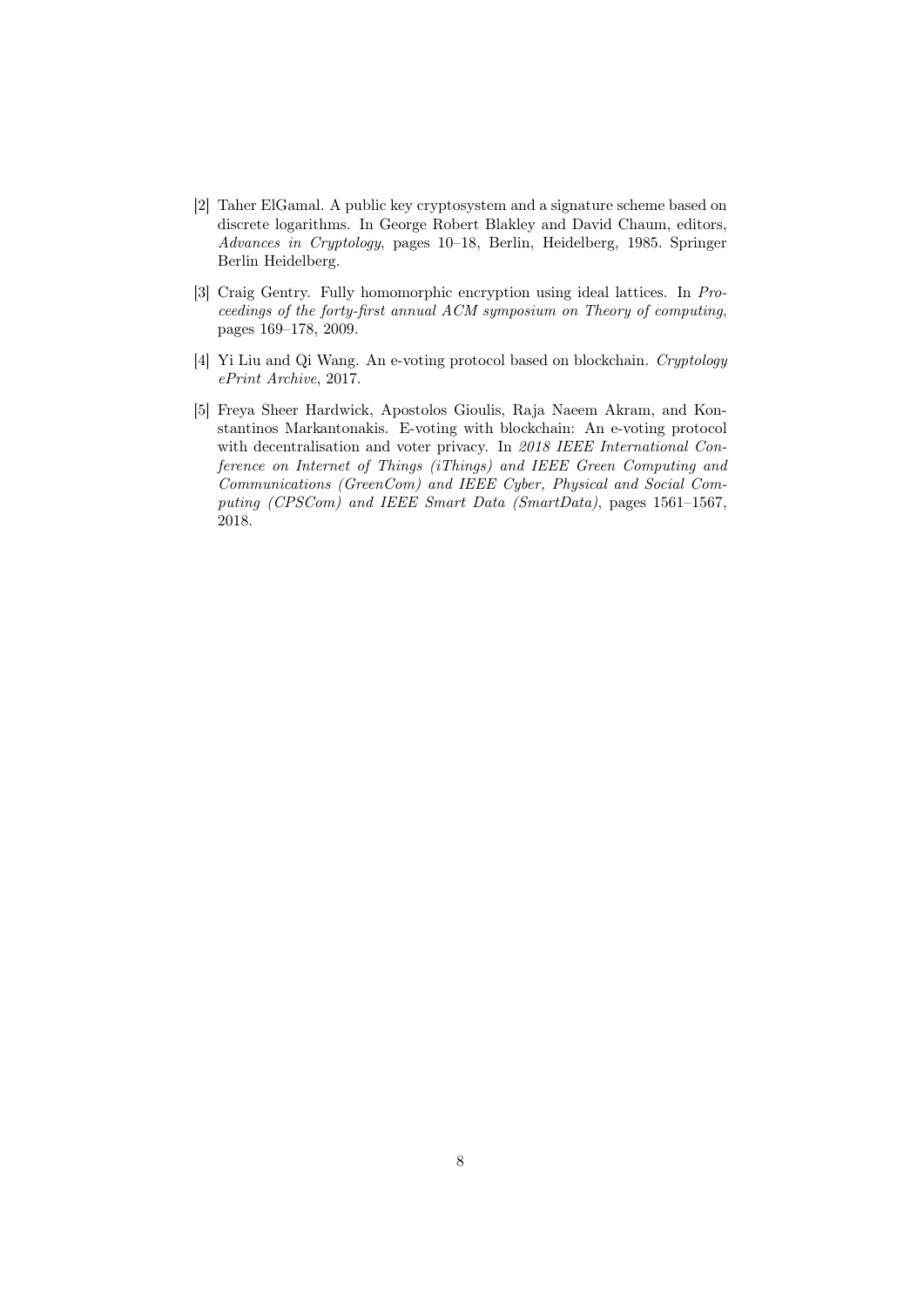# A Protocol BSV

#### <span id="page-8-0"></span>Protocol 2 Blind Signature Voting (BSV)

*Notation.*  $V = \{V_1, V_2, \dots V_i, \dots V_n\}$  is the group of eligible voters.  $\forall i \in \{1, 2, \dots n\}$ , voter  $V_i$  holds a vote  $m_i$ .

 $G_t$  denoted the government who can identify these n voters.  $B$  denoted a decentralized blockchain  $% \left\vert \cdot \right\rangle$ 

*Objective.* Parties jointly compute  $\sum_{i=1}^{n} v_i$  without revealing any  $v_i$ .

Procedure:

## 1. Public Key Generation

- (a) Gt generates a public key  $pK$  and private key  $sK$ .
- (b) Gt announces  $pK$  to the public.

#### 2. Ballot Blinding

- (a) Each voter generates a ballot in the form of  $(m_i, r)$ , where  $m_i$  is the ballot content and r is a large randomly generated number.
- (b) Through a secret blinding factor b, each voter blinds the ballot into  $(m_i, r)'$  and sends it to  $Gt$ .

#### 3. Signature

(a) After verifying the voter's eligibility,  $G$  produces signatures  $s'$  on the blinded ballots  $(m_i, r)'$  and sends s' back to the voters.

#### 4. Ballot Unblinding

- (a) Using the blinding factor  $b$ , each voter unblinds  $s'$  into  $s$ , where  $s$ equals  $sig((m, r))$ .
- (b) The voters send the signed ballot  $(m, r, s)$  to the blockchain B.

#### 5. Ballot Verification

(a)  $B$  accept a given ballot  $(m, r, s)$  if and only if:

The signature  $s$  can be verified with  $pK$ .

The random number r in  $(m, r, s)$  did not appear in any of the previous ballots.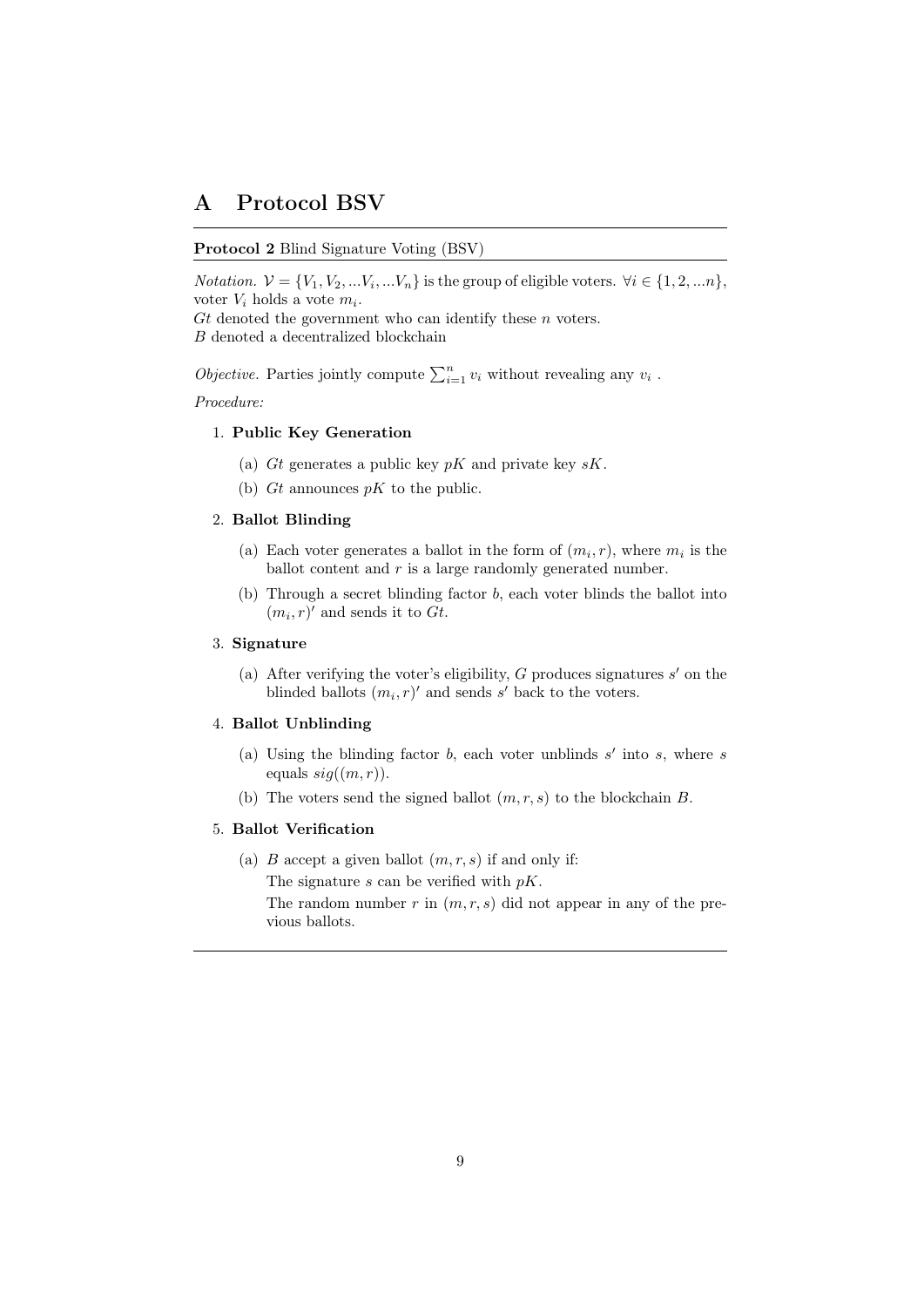# B Protocol HEV

## <span id="page-9-0"></span>Protocol 3 Homomorphic Encryption Voting (HEV)

*Notation.*  $V = \{V_1, V_2, \dots V_i, \dots V_n\}$  is the group of eligible voters.  $\forall i \in \{1, 2, \dots n\}$ , voter  $V_i$  holds a vote  $v_i \in \{0, 1\}.$ 

 $G_t$  denoted the government who can identify these n voters.

 $G$  is a cyclic group of order  $q$  with generator  $q$ .

 $o$  is the aggregated result from  $Gt$ .

*Objective.* Parties jointly compute  $\sum_{i=1}^{n} v_i$  without revealing any  $v_i$ .

Procedure:

#### 1. Public Key Generation

- (a) Each voter  $V_i$  chooses a random number  $sK_i$  from  $\{1, 2, ..., q-1\}$ .
- (b) Each voter  $V_i$  computes public key piece  $pK_i = g^{sK_i}$  and send it to G.

#### 2. Public Key Broadcast

- (a) After receiving all the  $pK_i$   $(i \in \{1, 2, \ldots n\})$ ,  $G_t$  computes the public key  $pK = \prod_{i=1}^n pK_i$
- (b) Gt broadcasts  $pK$  to all members of  $\mathcal V$ .

#### 3. Vote Delivery

- (a) After receiving  $pK$ , each voter  $V_i$  generates a random number  $r_i$  from G, and computes  $X_i = g^{r_i}$ ,  $Y_i = pK^{r_i} \cdot g^{v_i}$ .
- (b) Each  $V_i$  sends  $(X_i, Y_i)$  to  $Gt$ .

### <span id="page-9-2"></span>4. Vote Aggregation

(a) Gt calculates  $(X_R, Y_R) = (\prod_{i=1}^R X_i, \prod_{i=1}^R Y_i)$ , with R is the number of votes received. the computing stops when  $R$  equals to  $n$ .

#### <span id="page-9-1"></span>5. Threshold Decryption

- (a) Gt sends  $(X_R, Y_R, d)$  to V where d indicates pending decryption action from  $V_i$ .
- (b) Each  $V_i$  sends  $(\hat{X}_i, Y_R) = (X_R{}^{sK_i}, Y_R)$  to  $Gt$  $(V_i \text{ can first check whether the received } (X_R, Y_R) \text{ equals}(X_i, Y_i), \text{ if }$ so, he refuses to decrypt.)
- (c) After receiving all the  $(\hat{X}_i, Y_R)$ ,  $Gt$  computes  $W = \prod_{i=1}^n \hat{X}_i$ , then he compute  $o = Y_R/W$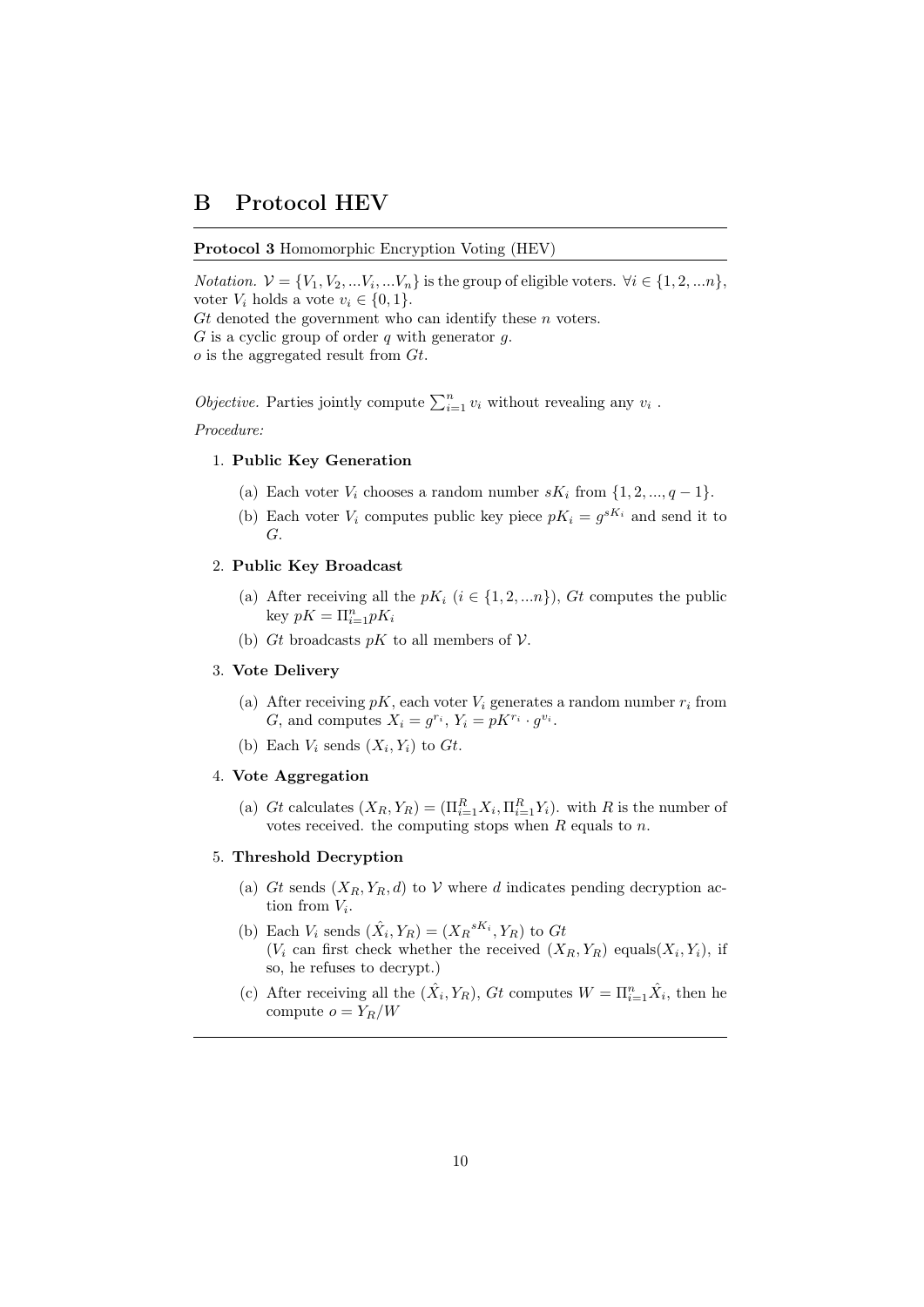# <span id="page-10-0"></span>C Proof of Theorem [3.1](#page-2-2)

Proof.

$$
W = \Pi_{i=1}^{n} \hat{X}_{i} = \Pi_{i=1}^{n} X_{R}^{sK_{i}}
$$
  
\n
$$
= X_{R}^{\sum_{i=1}^{n} sK_{i}}
$$
  
\n
$$
= (\Pi_{i=1}^{R} X_{i})^{\sum_{i=1}^{n} sK_{i}}
$$
  
\n
$$
= (\Pi_{i=1}^{R} g^{r_{i}})^{\sum_{i=1}^{n} sK_{i}}
$$
  
\n
$$
= (g^{\sum_{i=1}^{R} r_{i}})^{\sum_{i=1}^{n} sK_{i}}
$$

$$
Y_R = \Pi_{i=1}^R Y_i
$$
  
\n
$$
= \Pi_{i=1}^R pK^{r_i} \cdot g^{v_i}
$$
  
\n
$$
= (pK^{\sum_{i=1}^n r_i}) \cdot g^{\sum_{i=1}^R v_i}
$$
  
\n
$$
= [(\Pi_{i=1}^n pK_i)^{\sum_{i=1}^n r_i}] \cdot g^{\sum_{i=1}^R v_i}
$$
  
\n
$$
= [(T_{i=1}^n g^{sK_i})^{\sum_{i=1}^n r_i}] \cdot g^{\sum_{i=1}^R v_i}
$$
  
\n
$$
= [g^{\sum_{i=1}^n sK_i})^{\sum_{i=1}^n r_i}] \cdot g^{\sum_{i=1}^R v_i}
$$
  
\n
$$
= W \cdot g^{\sum_{i=1}^R v_i}
$$

Then  $o = Y_R/W = g^{\sum_{i=1}^n v_i}$  if  $R = n$ 

# D Experiments

 $\Box$